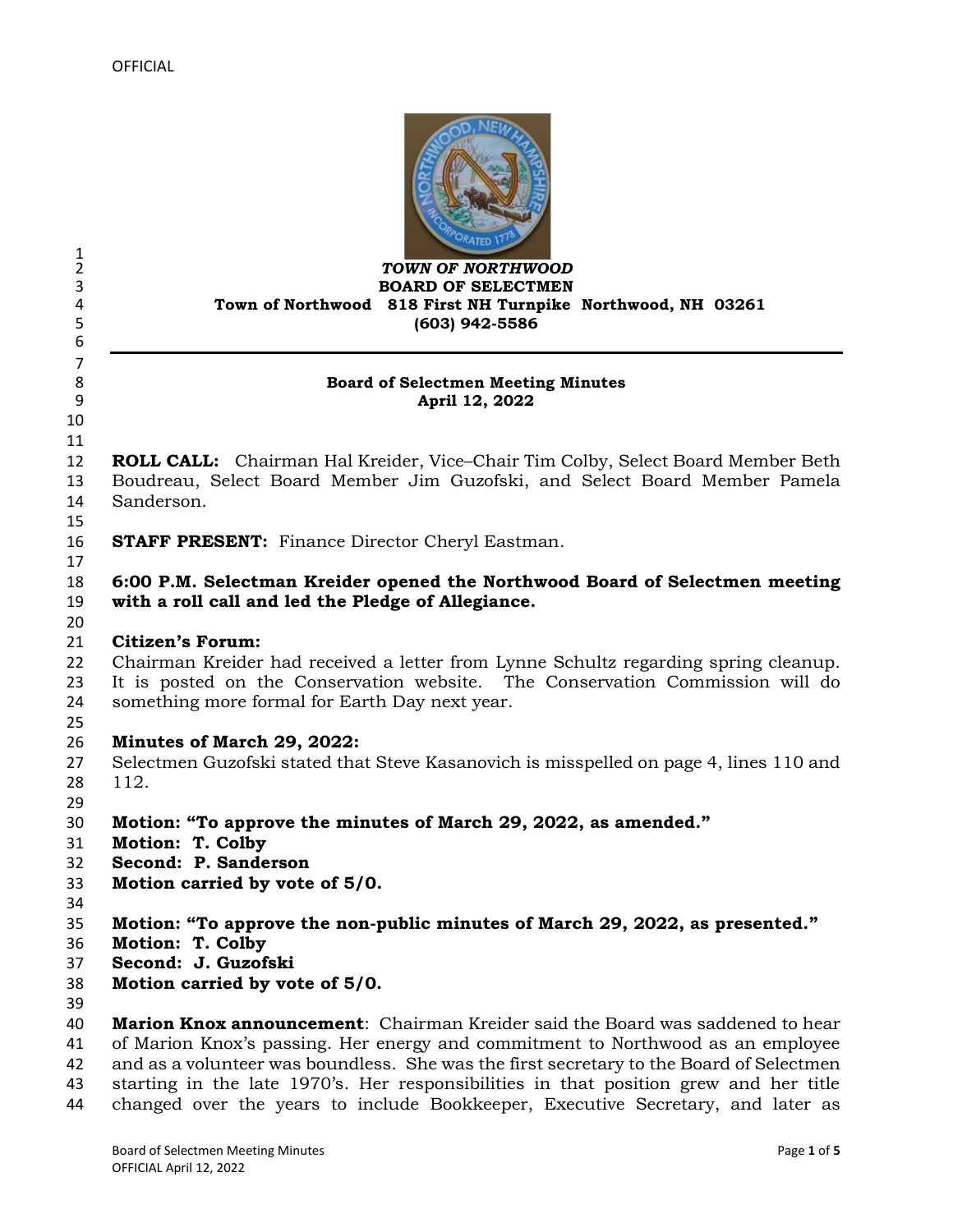- Administrative Assistant to the Board of Selectmen. She retired in 1995. Two years
- later, in 1997, she easily won a write-in campaign to unseat the incumbent Selectman.
- Marion served two terms as Selectman and was an active member of the Board, bringing her years of knowledge on many subjects to help guide the decisions being made during
- that time.
- Other positions, both appointed and elected, that Marion held over the years include Deputy Town Clerk, Budget Committee, Conservation Committee, Town Facilities Committee, Highway Advisory Committee, Ballot Clerk, and member of the 53 225<sup>th</sup> Anniversary Steering Committee.
- Marion's service to the Town of Northwood and her community was exemplary. Her friendly demeanor and willingness to take the time with her fellow citizens set her apart. She will be missed. Chairman Kreider also added that when he moved into town, Marion was already a legend. Selectmen Sanderson added that she was a lovely person who was always contributing to the town. Selectmen Boudreau added the Board's condolences to the family.
- 

### **Consent Agenda:**

### **Payroll Manifest dated 4/6/2022**

- Batch 040622 for \$57,722.68
- **Accounts Payable Manifest dated 3/31/2022**
- Batch # 53 for \$3,240.00. This was a check to Supreme Audio to purchase a PA
- sound system for the Recreation Department.
- **Accounts Payable Manifest dated 4/13/22**
- Batch #54 for \$594,938.12. Payments of note in this batch include East Coast
- Container for \$2,000 for the transportation of trash; Irving Oil Marketing for
- \$4,492.72 for fuel in March for Police, Fire, and Highway; Jenness Pond Shore Owners
- Assoc for \$4,500 for aquatic invasive species prevention; Mainstay Technologies for
- \$2,303.74 for monthly IT service contract; Northwood School District/SAU 44 for
- \$500,000 for the April school payment; Steven Barton for \$2,597.85 for an abatement;
- Strafford Regional Planning Commission for \$3,111.03 for March's contracted
- services; and Waste Management for \$4,568.20 for removal and tipping fees.

### **Accounts Payable Manifest dated 4/13/22**

- Batch #55 for \$50,073.55. Payments of note in this batch include the Internal
- Revenue Service for \$13,390.20 for payroll taxes from 4/6/22 and New Hampshire
- Retirement System for \$32,924.21 for March's employee retirement plan.

### **Reimbursement requests to the Trustees of the Trust Funds:**

- A total of \$25,485.00 from the Facilities Committee Expendable Trust Fund to
- reimburse for the following expenses paid from the General Fund:
- Home Repair Plus by Nate Smith, LLC for Community Hall repairs for \$15,896.00,
- Hodgkins Painting & Maintenance for Meeting Room painting for \$2,589.00, Taylor
- Ashford for the Narrows heating installation deposit for \$3,500.00, and Taylor Ashford
- for the balance of the heating installation for \$3,500.00.
- 
- A total of \$ 853.33 from the Employee Vested Benefit Expendable Trust Fund for the
- following expenses paid from the General Fund for Stephen Rondeau at the
- termination of his employment, paid with direct deposit # E00172 dated 2/23/22:
- Vacation Pay of \$380.66, Sick pay of \$460.47, and taxes of \$12.20.
- 
-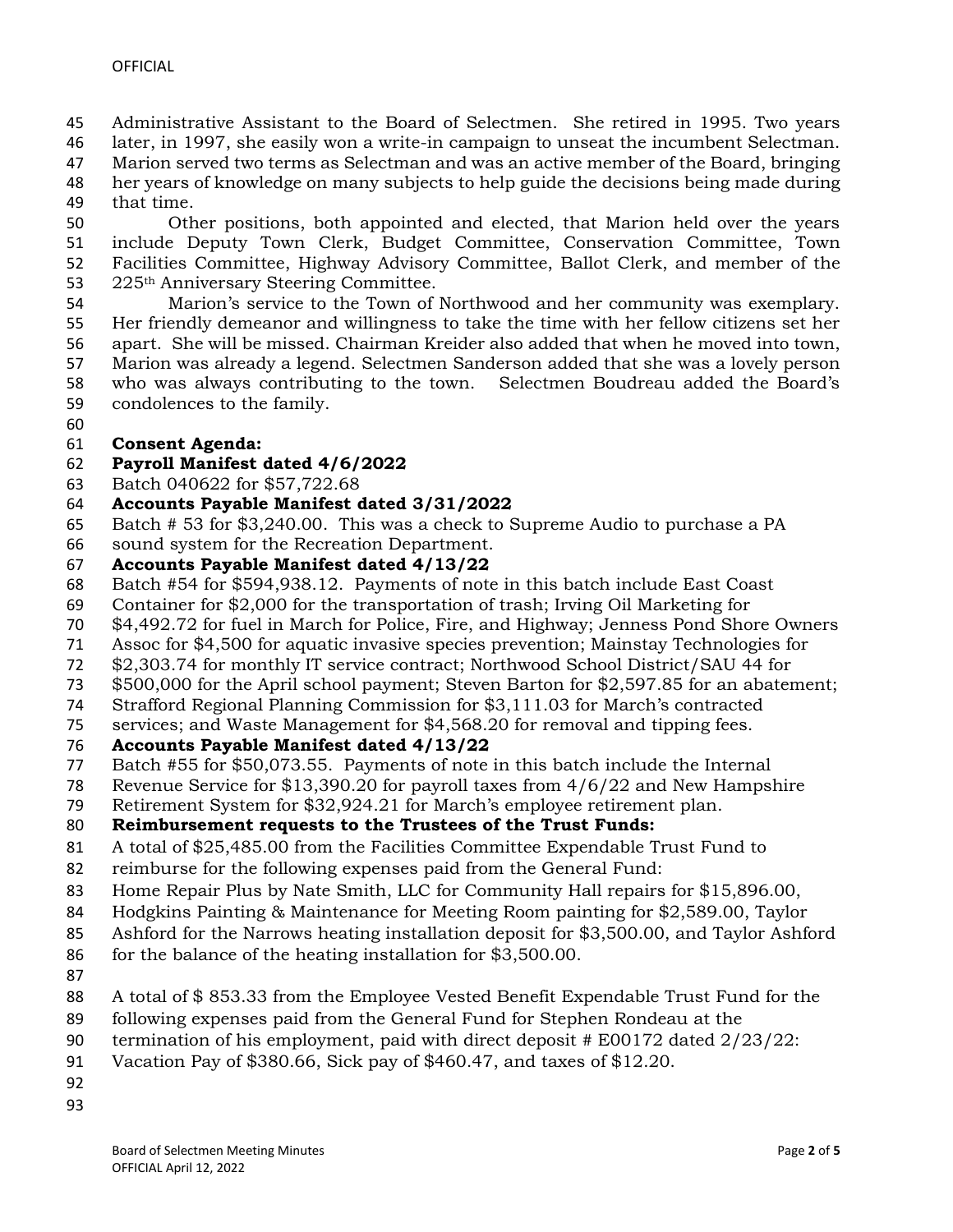## **Property Tax Exemptions: Approve or Deny per Assessor's Recommendations**

- Veteran's Tax Exemption Map 230 Lot 82-63 Michelle Doucette
- 

#### **Other**

- Intent to Excavate: Steven Anthony Map 114 Lot 25-G
- Gravel Tax 21-349-01-E– David Docko Map 217 Lot 35
- Gravel Tax 20-349-02-E– David Docko Map 217 Lot 35
- Application for Current Use Map 207 Lots 38 & 39 Robert Bennett
- 

 Cheryl explained the reimbursement requests are a new item on the Consent Agenda upon the recommendation of the auditors to record an official vote when reimbursements are requested out of any of the Trust Funds.

 Chairman Kreider asked to have the Current Use application removed from the consent agenda because the board received it late today and hadn't had time to review the document. It will be added to the next consent agenda.

- 
- **Motion: "To approve the consent agenda as amended."**
- **Motion: P. Sanderson**
- **Second: J. Guzofski**
- **Motion carried by vote of 5/0.**
- 

#### **Charge for 250th Celebration Committee and Appointments**

 Chairman Kreider suggested this item because the committee will be using town funds and therefore should be formally charged and appointed. He read the following purpose of the 250th Celebration Committee:

- 120 To organize events in 2023 to celebrate the  $250<sup>th</sup>$  anniversary of the founding of the Town of Northwood. To recommend expenditures for said event in accordance with the Town's current purchasing policy through the Town Administrator or Finance Director
- for approval. Said expenditure will be accounted for in the Town's accounting system
- and funds for expenditures will come from the revenue generated by the event and from
- the Expendable Trust Fund established in 2014 for this purpose. Said committee will
- operate in accordance with the laws of the State of New Hampshire and all Town policies,
- maintain adequate meeting minutes and provide copies to the Select Board through the
- Town Administrator who will have them posted to the Town's website.
- 250<sup>th</sup> Committee Members to be appointed are Taryn Bassett, Jo Chase, Irene Kreider,
- Mike Magoon, Judy Martin Royce, Lisha Nelson, Sandy Priolo, Wade Sauls, Sandi Silva, Betty and Mike Smith, Rich Tobin, Pat Vaillancourt, and Deborah Ward.
- 
- **Motion: "To officially establish this committee and appoint the members as read."**
- **Motion: P. Sanderson**
- **Second: B. Boudreau**
- **Motion carried by vote of 5/0.**
- 
- **Appointment of Wade Sauls to the Recreation Commission**
- **Motion: "To appoint Wade Sauls to the Recreation Commission"**
- **Motion: T. Colby**
- **Second: B. Boudreau**
- **Motion carried by vote of 5/0.**
- 
-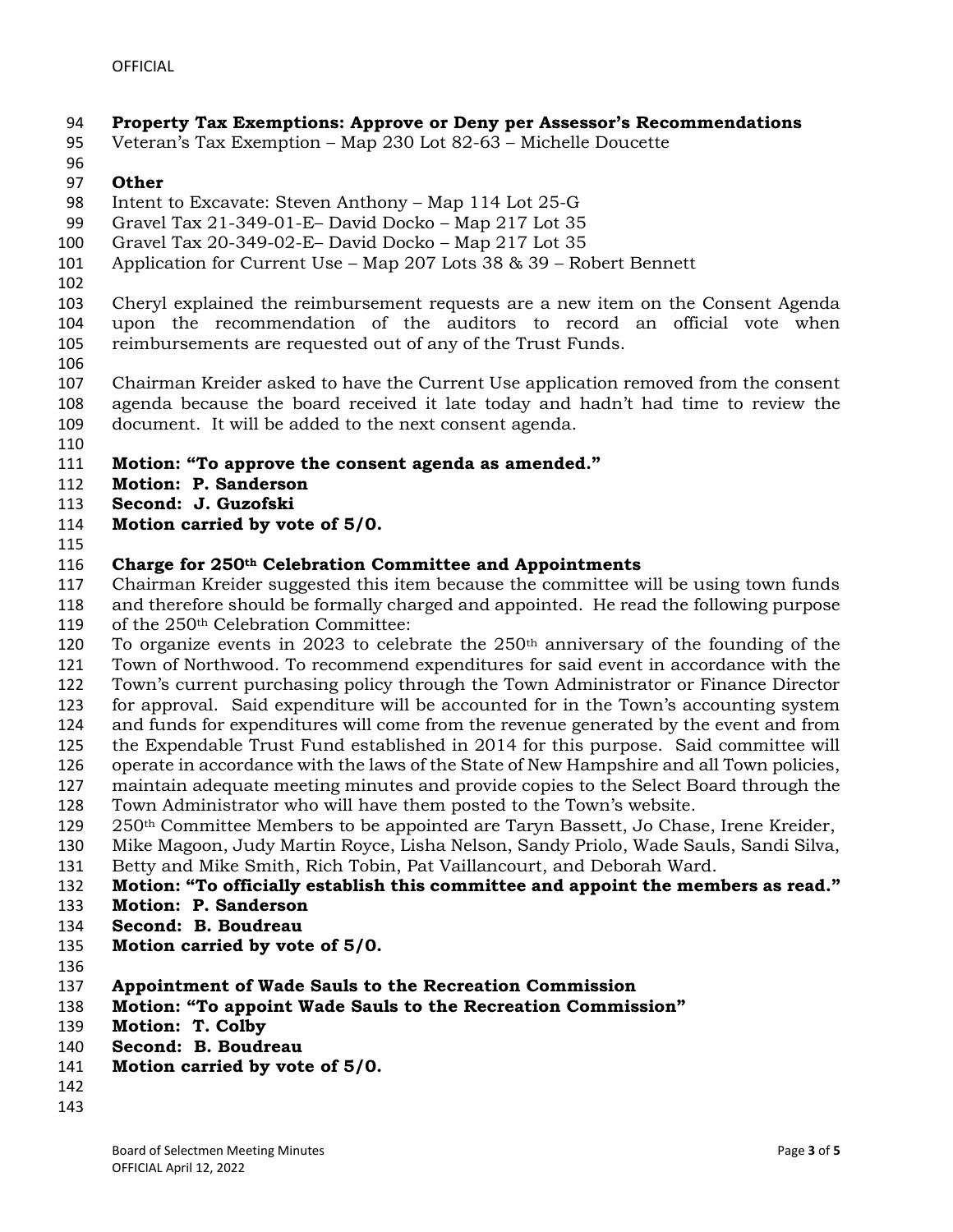### **Adding Credit/Debit Card ACH Option for Online Payments**

 Town Clerk/Tax Collector Marisa Russo asked the Board to add the option of ACH payments available online. Selectmen Boudreau feels if it makes it easier to pay taxes and doesn't put additional work on the staff, we should do it. Selectman Guzofski is

good with the idea and feels it will help us keep up with the times. Marisa Russo joined

- the meeting and explained that currently the only option for paying online for a vehicle
- registration is through a checking account, which often results in bounced payments if
- the routing or account numbers are not entered properly. With the ACH process, any
- payments can be made online, including registrations, dogs, vitals, and taxes. The processing fees would drop from 3% to 2.79% with this process. These fees are paid by
- the card users, not the town. The only cost to the town would be an annual fee of \$300
- to accept cards for property tax payments.
- **Motion: "To proceed with the proposed online ACH credit/debit card system for payments."**
- **Motion: T. Colby**
- **Second: B. Boudreau**

## **Motion carried by vote of 5/0.**

- Chairman Kreider asked that all departments be made aware of this when it is active.
- They may be able to use it for other fees as well.
- 

## **Contract for Statistical Update – review and sign**

- The contract for the statistical update with Cross Country Appraisal Group at \$21,600
- was presented. This update will help to adjust the changing property values and keep
- the values more current.
- **Motion: "To approve the contract with Cross Country Appraisal Group".**
- **Motion: B. Boudreau**
- **Second: P. Sanderson**
- **Motion carried by vote of 5/0.**
- 

# **Board Committee reports:**

 Selectman Boudreau reported the Recreation Commission met last week. There is an Easter egg hunt this Saturday with 150 people registered. They are also working on summer activities such as archery, summer camp, fort building camp, and summer soccer.

 Chairman Kreider said there is a plan for a joint School Board/Select Board meeting. He asked the board members to think about topics to cover, such as the use of school buildings for elections or meetings for groups when there isn't space available at the

- Community Center. They can send any ideas to Walter. The meeting will probably take
- place sometime in June.
- 

# **Northwood Meadows Dam**

 Chairman Kreider announced that Representative Paul Tudor sent a letter to Philip Bryce, Director of Parks & Recreation inquiring about the process to repair the dam and restore the pond in the park and to aid in accessing ARPA funds to cover the costs.

- 
- The Board also received an update from Philip Bryce on the dam. He reported the State
- is awaiting a report from an engineer on available options to repair the dam. Chairman
- Kreider said it sounds like we took one step forward in this process. He asked to keep
- this item on a tickler file.